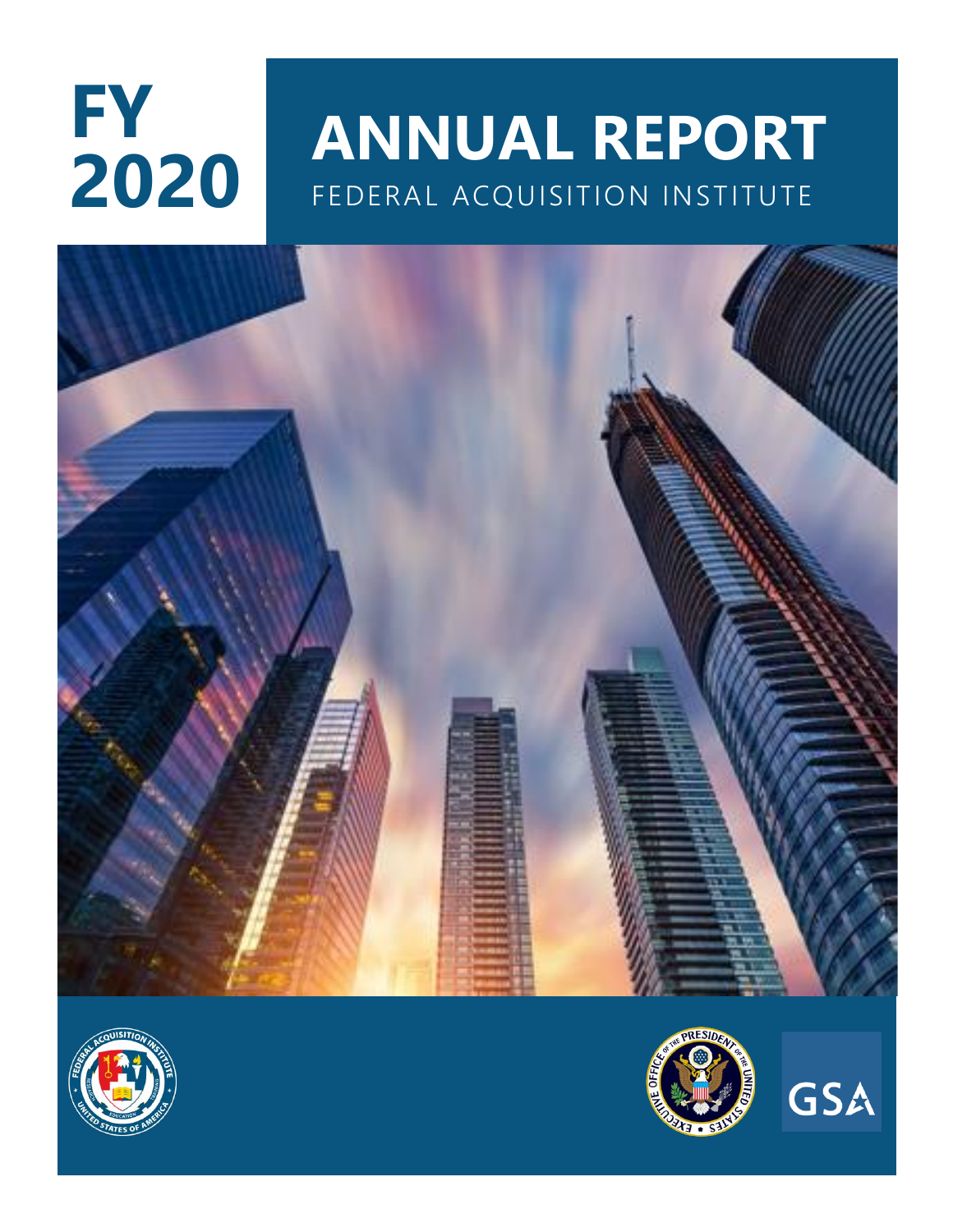# **FY**

# Contents

- Letter from the Director
- 02 About FAI
- COVID-19 Response
- A New Workforce & Learning Management System
- Strengthening the Civilian Acquisition Workforce
- Looking to the Future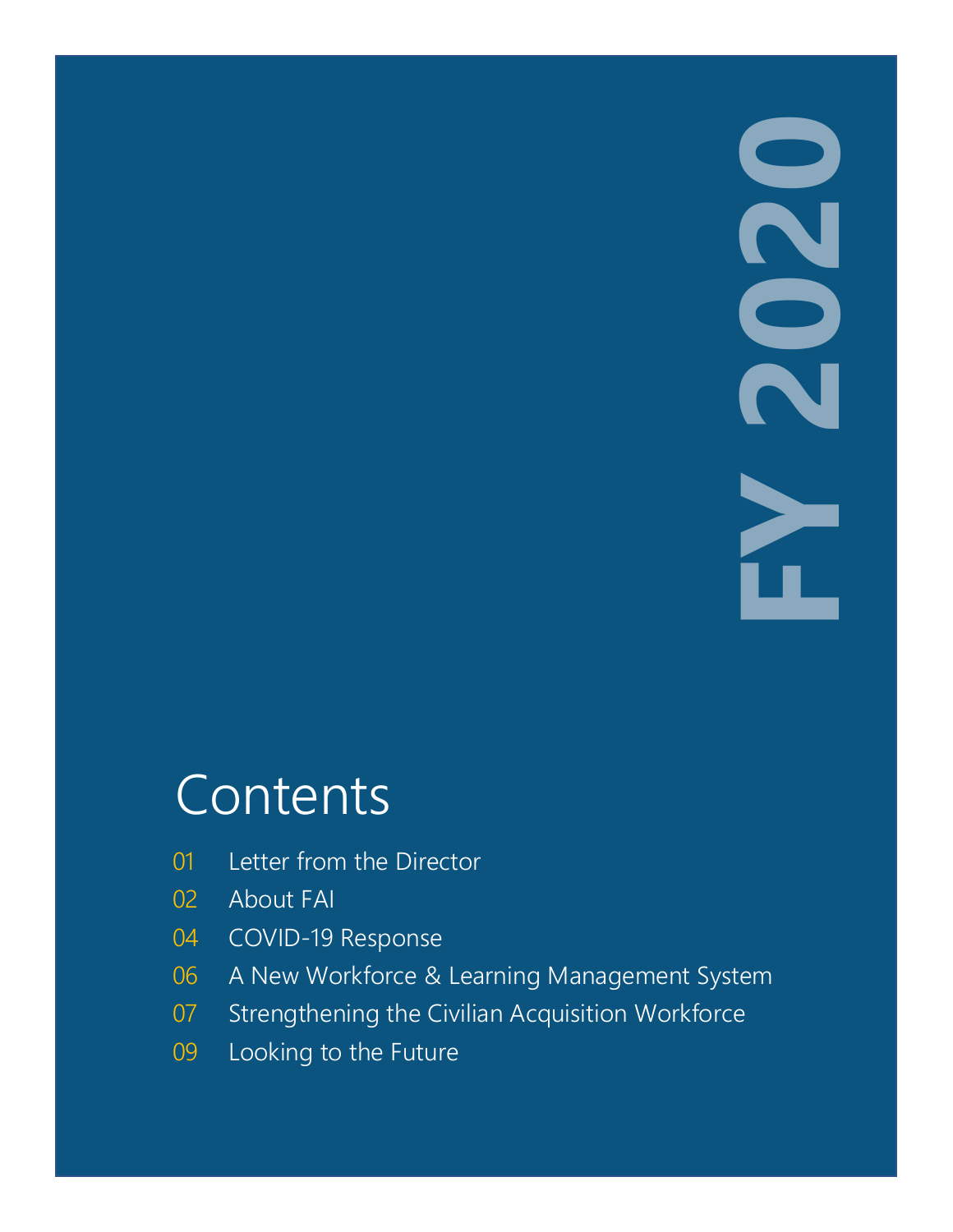# **FY20 ANNUAL REPORT FEDERAL ACQUISITION INSTITUTE**

# **Letter from the Director**

Though fiscal year (FY) 2020 was a year of many challenges, the dedicated team at the Federal Acquisition Institute (FAI) went above and beyond to ensure that the civilian acquisition workforce received the training and resources required in support of their agencies' mission.

To support the civilian acquisition workforce through the coronavirus disease of 2019 (COVID-19) pandemic, FAI worked with its agency partners to provide maximum flexibility as it relates to certification and continuous learning requirements. Additionally, FAI led the development of the [COVID-](https://faitas.army.mil/Faitas/External/Courses/Search/Results/Details/FCL-A-0019)[19 Acquisition Policy \(FCL-A-0019\)](https://faitas.army.mil/Faitas/External/Courses/Search/Results/Details/FCL-A-0019) training course to support acquisition professionals in understanding the flexibilities, guidance, and tools available to assist them in responding to the pandemic.

I am proud of FAI's continued focus on expanding the learning and development resources available to the workforce. In FY 2020, the FAI team developed the [FAC 889: Prohibition on Telecomm & Video Equipment](https://faitas.army.mil/Faitas/External/Courses/Search/Results/Details/FAC%20889%20_~11~_FED_~12~_) training course to help support the effective implementation of Section 889 of Public Law 115-232 by the acquisition community. The FAI team also launched two web-based tools—the [Contracting Officer's Representative](https://www.fai.gov/resources/COR-toolkit)  [\(COR\) Toolkit](https://www.fai.gov/resources/COR-toolkit) and the [Periodic Table of Acquisition Innovations \(PTAI\)](https://www.fai.gov/periodic-table)—to support acquisition workforce development and innovation.

Looking toward the future, FAI laid the important foundation for our successful transition from the Federal Acquisition Institute Training Application System (FAITAS) to Cornerstone OnDemand (CSOD). Launching in FY 2021, CSOD will provide the civilian acquisition workforce with a modern workforce and learning management system.

I am pleased to present the FY 2020 FAI Annual Report, which highlights these accomplishments and more. These achievements were driven by the passionate and committed team members at FAI. We could not have reached our goals without the support of our stakeholders and agency partners who contributed their expertise and guidance to create better outcomes for the civilian acquisition workforce.

Thank you,

**Jeffrey B. Birch Director, Federal Acquisition Institute** 



# **FAI 2021 Strategic Goals**

Throughout FY 2020, we remained steadfast in pursuit of our [three](https://www.fai.gov/sites/default/files/2017-2-23-FAI-2021.pdf)  [overarching strategic goals.](https://www.fai.gov/sites/default/files/2017-2-23-FAI-2021.pdf)

### **Goal 1**

Enable a qualified acquisition workforce.

### **Goal 2**

Align acquisition policies, practices, and people.

### **Goal 3**

Optimize resources to successfully execute our mission.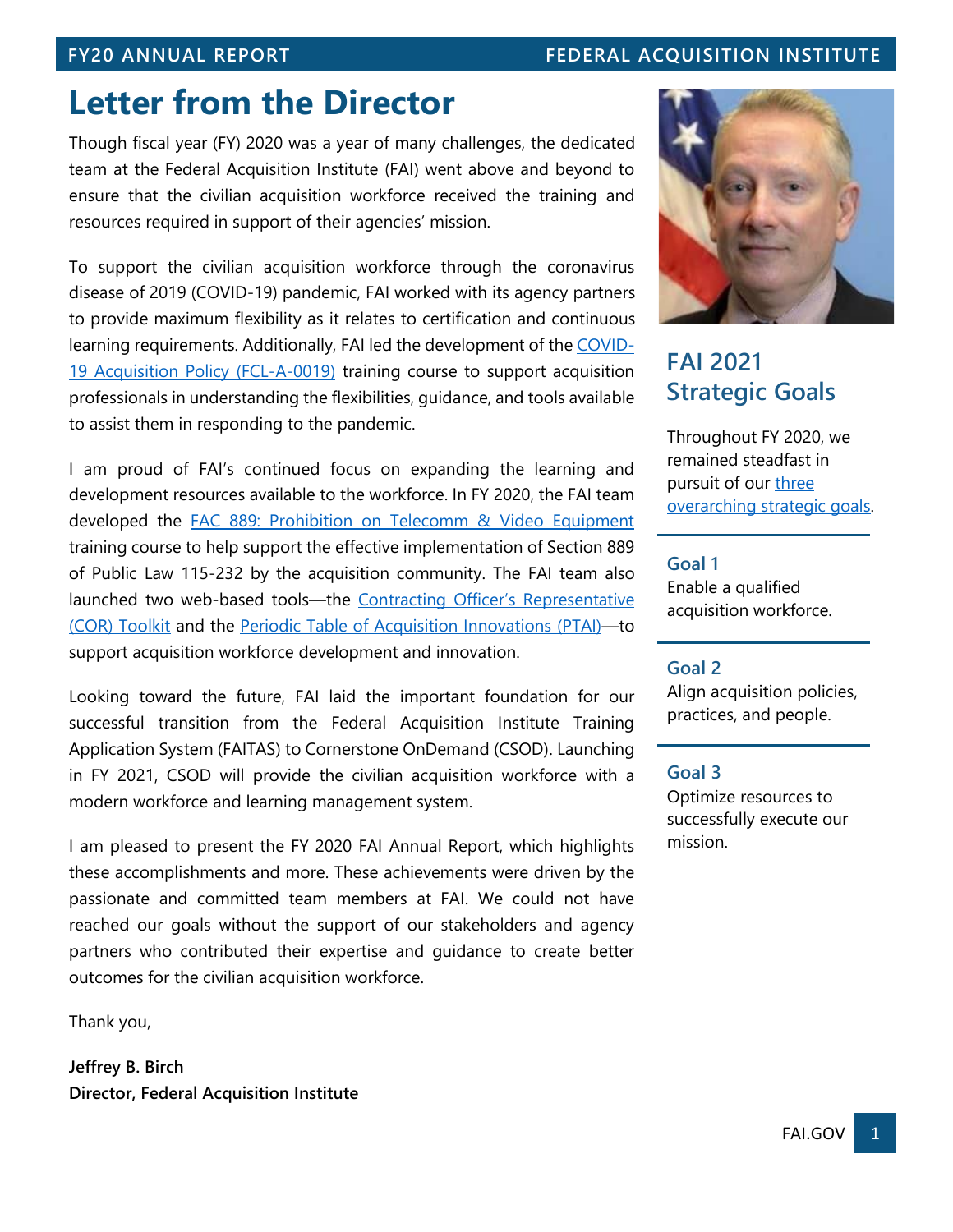# **About FAI**

The Federal Acquisition Institute (FAI) was established in 1976 by the Office of Federal Procurement Policy Act to foster and promote the development of the federal civilian acquisition workforce. More specifically, FAI facilitates and promotes career development and strategic human capital management for the acquisition workforce.

FAI works in coordination with organizations and interagency councils such as the Office of Federal Procurement Policy (OFPP), the General Services Administration (GSA), the Chief Acquisition Officers Council (CAOC), and the Interagency Acquisition Career Management Council (IACMC) to develop and implement strategies to meet the needs of the current and future workforce.

In conjunction with its partners, FAI seeks to ensure the availability of exceptional training, to provide compelling research, to promote professionalism, and to improve acquisition workforce management.

### Mission, Vision, and Services

Foster a high-performing, qualified civilian **z**<br>**O** Foster a high-perform<br>**M** acquisition workforce.<br>**N** 

**Be the premier institution of acquisition**<br> **V** Workforce excellence.



**SERVICES**

Acquisition workforce management, professional certification, training and development, human capital planning, acquisition research

# **FY 2020 Board of Directors**

Appointed and chaired by OFPP, the board works to ensure that FAI fulfills its statutory responsibilities, fulfills certain duties for the OFPP Administrator, as they relate to FAI operations, and to ensure that OFPP's priorities are being addressed.

**Joanie Newhart** Office of Management and Budget / Office of Federal Procurement Policy

**William Parker** Defense Acquisition University

**Donna Jenkins** Department of Homeland Security

**Megan Olsen** Department of the Interior

**Michele Sharpe** Department of the Treasury

**Dr. Angela Billups** Department of Veterans Affairs

**Juliet Felent** Pension Benefit Guaranty Corporation

**Jeffrey Koses** U.S. General Services Administration

**Monica Manning** U.S. National Aeronautics and Space Administration

**Veronica Villalobos** U.S. Office of Personnel Management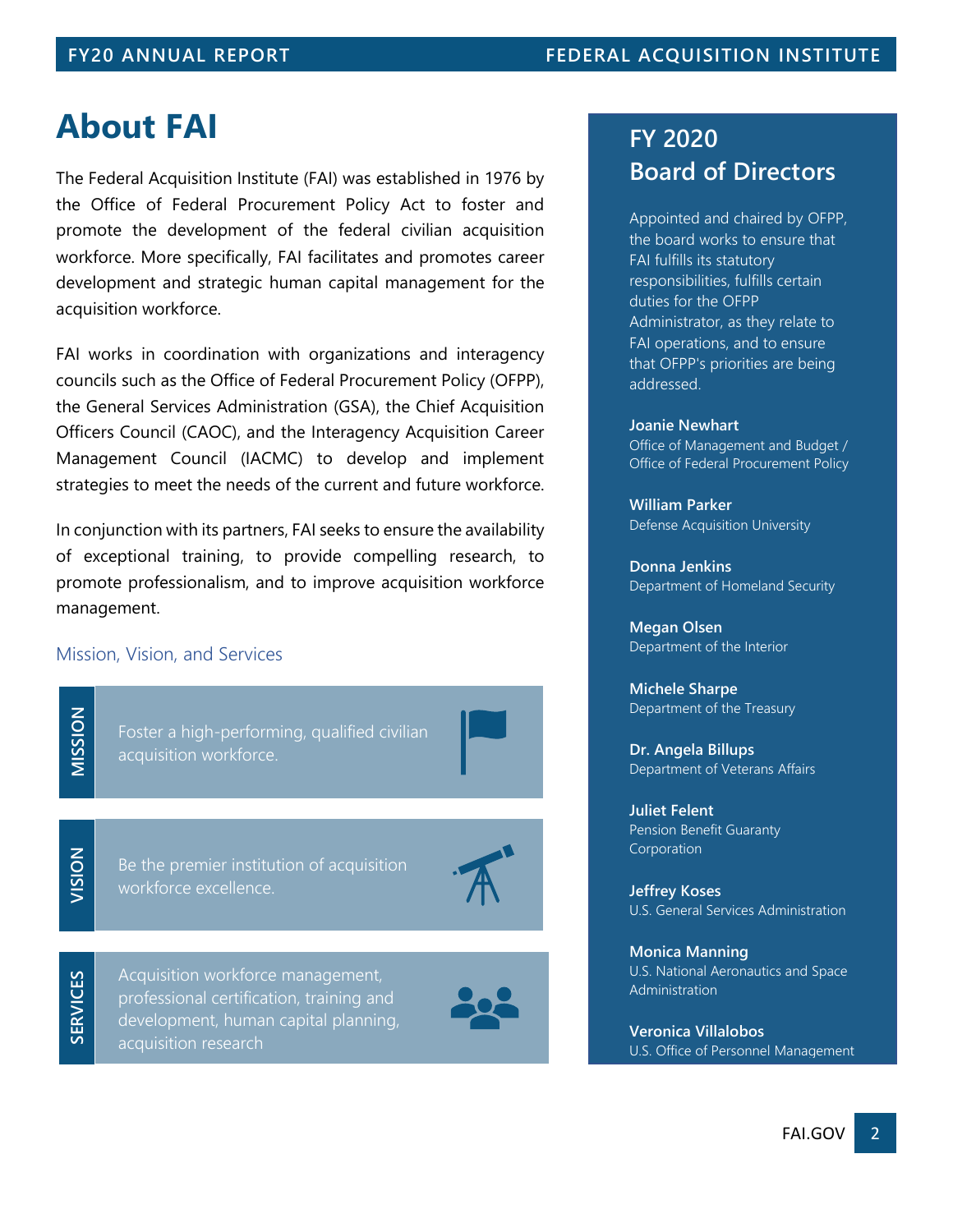# FAI's 12 Statutory Responsibilities

| PROFESSIONAL CERTIFICATION TRAINING AND CAREER DEVELOPMENT |                                                                   |              |                                                                     |
|------------------------------------------------------------|-------------------------------------------------------------------|--------------|---------------------------------------------------------------------|
|                                                            | Develop a highly professional acquisition<br>workforce            | $\mathbf{E}$ | Evaluate effectiveness of training and career<br>programs           |
|                                                            | Facilitate interagency intern and training<br>programs            |              | Collaborate with and leverage civilian training<br>programs         |
| <b>HUMAN CAPITAL PLANNING</b>                              |                                                                   |              |                                                                     |
|                                                            | Analyze competencies, skills, and<br>knowledge                    | 而            | Collect and analyze acquisition workforce<br>data                   |
|                                                            | Assist agencies to identify and recruit<br>qualified candidates   |              | Assist civilian agencies with human capital<br>planning efforts     |
| <b>ACQUISITION RESEARCH</b>                                |                                                                   |              |                                                                     |
|                                                            | Expand instructional materials with public<br>and private sectors |              | Perform career management and research<br>functions                 |
|                                                            | Promote establishment of academic<br>programs                     |              | Improve the procurement process through<br>government-wide research |

The FAI team is tasked with an important mission to *foster a high-performing, qualified civilian acquisition workforce*. To achieve this important mission and to support acquisition workforce members across the civilian agencies, FAI must strive for internal operational excellence. The dedicated FAI team recognizes the importance of utilizing all available resources to maximize positive outcomes for the civilian acquisition workforce. FAI is comprised of two dedicated teams, each tasked with supporting the acquisition workforce in different ways.

### **BUSINESS OPERATIONS TEAM**

The Business Operations Team is the engine of FAI, responsible for managing the internal support activities to include accounting, technology, finance, and human capital planning.

### **MISSION EXECUTION TEAM**

The Mission Execution Team is the customer interface, responsible for providing the training, learning and development services, and competency model management for the acquisition workforce.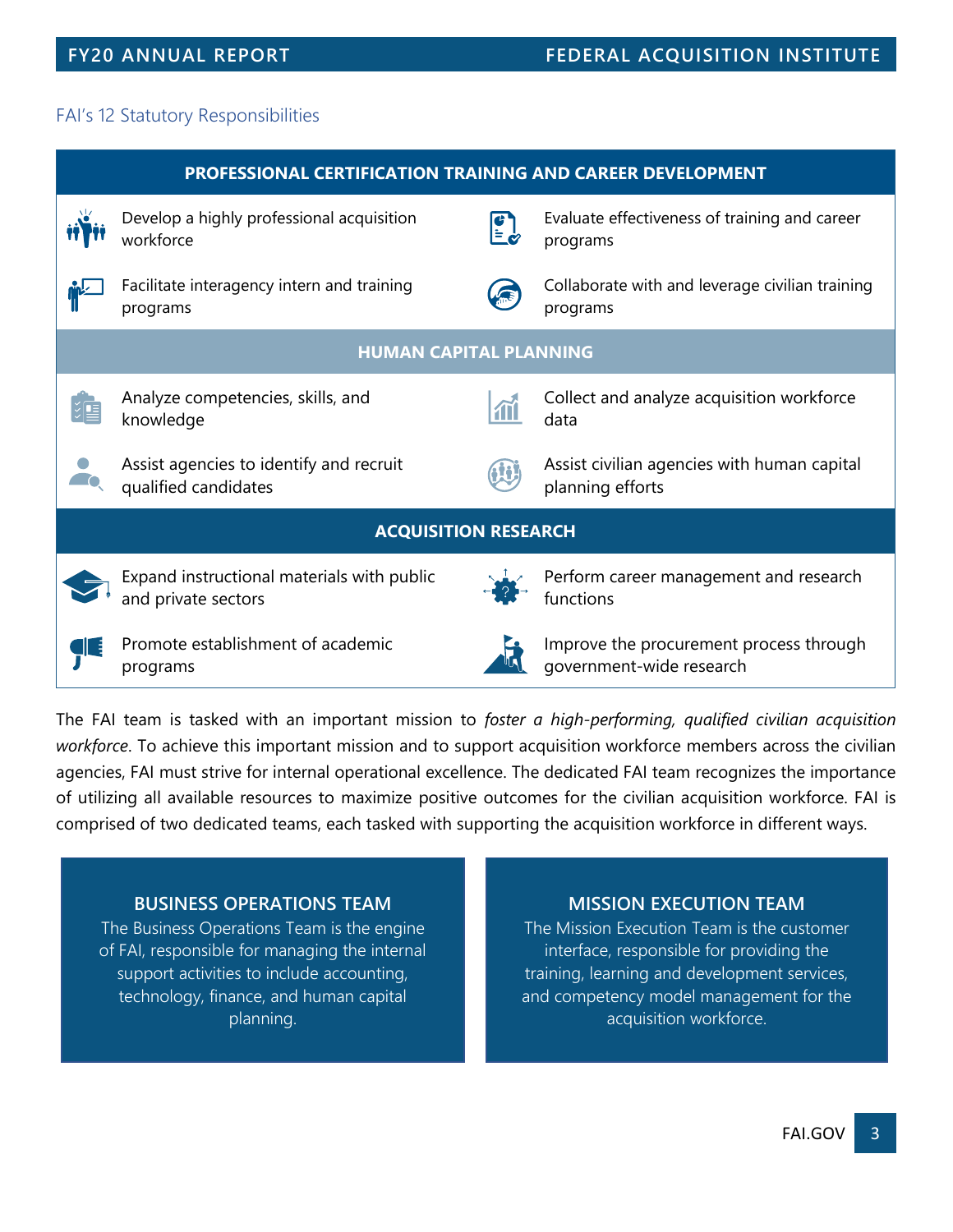# **FY20 ANNUAL REPORT FEDERAL ACQUISITION INSTITUTE**



# **COVID-19 Response**

The pandemic created by the coronavirus disease of 2019 (COVID-19) brought unprecedented challenges for the Federal Acquisition Institute (FAI) and the civilian acquisition workforce. In a continued effort to enhance the capability and capacity of the civilian acquisition workforce, FAI converted existing training resources from inperson to virtual, collaborated on the development of a COVID-19 training course, established extension policies for the Federal Acquisition Certifications (FAC) and Continuous Learning (CL) requirements, and transitioned the Interagency Acquisition Career Management Council (IACMC) and the three Functional Advisory Boards (FAB) to virtual platforms.

### Training Goes Virtual

In order to provide the acquisition workforce with the training required to support their mission critical work, FAI moved quickly to convert 17 existing, classroom-based courses to virtual, instructor-led trainings (vILT). Even as the pandemic forced the majority of acquisition workforce members to work remotely, FAI continued to provide certification and continuous learning courses to contracting officers, contracting officer's representatives, and program and project managers across the government.

## FCL-A-0019: COVID-19 Acquisition Policy Training

To support the acquisition workforce during the COVID-19 pandemic, FAI, in collaboration with the Office of Federal Procurement Policy (OFPP), the General Services Administration (GSA), the Department of Defense (DoD), and the National Aeronautics and Space Administration (NASA), led the development of a new training course to support the acquisition community. **FCL-A-0019** was quickly deployed to ensure that acquisition workforce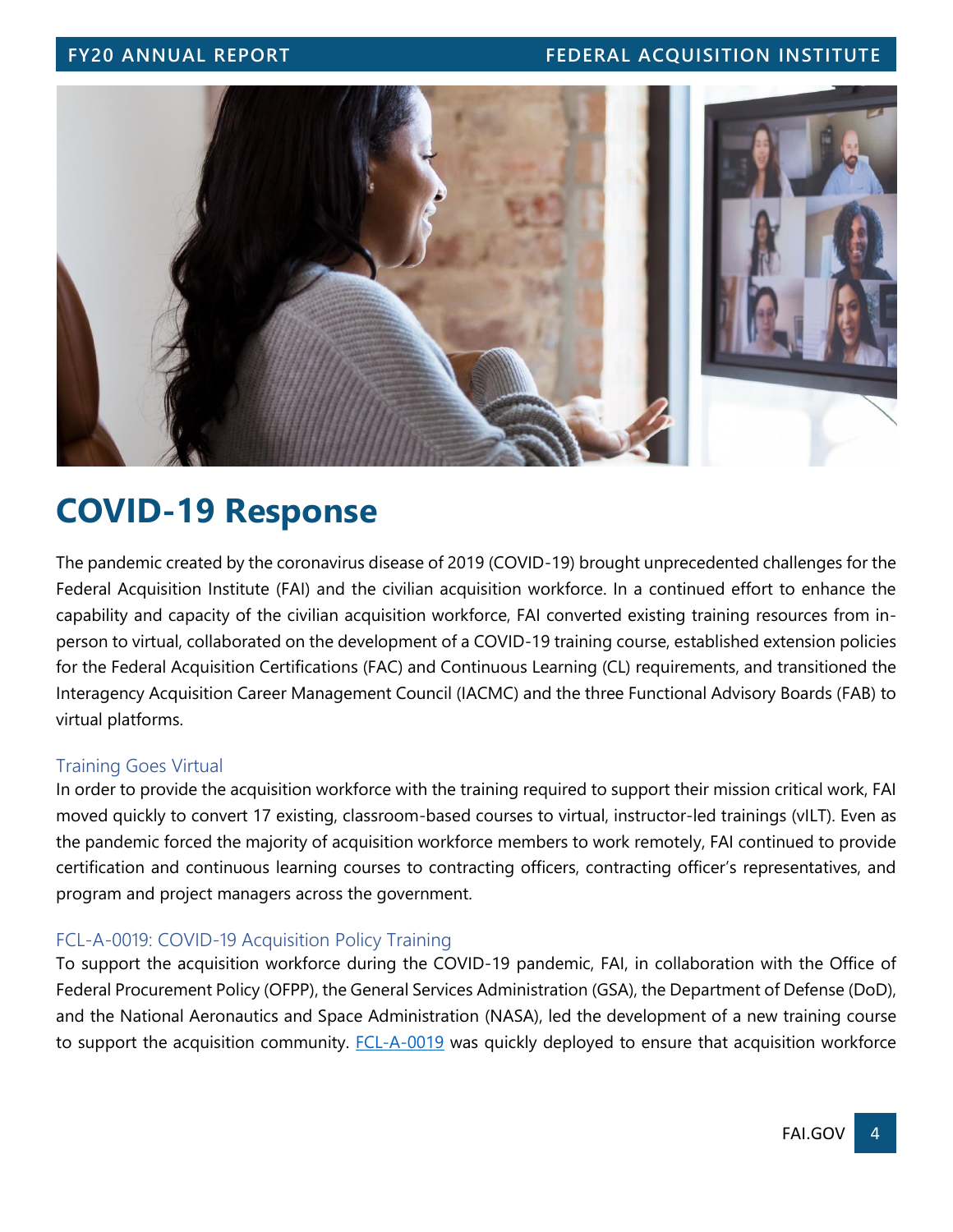members were aware of the flexibilities, guidance, and tools that are available to assist them in supporting the missions of their agencies.

### Extensions to FAC and CL Requirements

Given the mission critical duties of the acquisition workforce, FAI moved to [provide maximum flexibility](https://www.fai.gov/announcements/extensions-federal-acquisition-certifications-fac-and-continuous-learning-cl) as it relates to certification and continuous learning requirements. The challenges associated with classroom training and in-person event cancellations as a result of the pandemic, combined with each agency's focus on continuity of operations, risked putting additional strain on the acquisition workforce.

To mitigate these challenges, all FAC and CL achievement requirements with a current status as of February 1, 2020, were extended and considered valid until further notice. While the near-term extension of requirements was offered to workforce members, FAI continued to provide virtual training and other learning resources to develop and equip the civilian acquisition workforce.

### Continued Community Leadership: IACMCs and FABs Go Remote

FAI remained focused on its role as an acquisition community leader, even though the pandemic necessitated a change of venue. As part of its mission, FAI regularly brings together agency Acquisition Career Managers (ACMs) and subject matter experts through the IACMC and the three program-specific FABs (Contracting, Contracting Officer's Representative [COR], Program/Project Manager [P/PM]). Both the IACMC and FABs provide valuable opportunities for collaboration, information sharing, and leveraging of the collective knowledge and best practices from across the federal acquisition community.

Recognizing the importance of these forums and the opportunity to leverage the networks to support the civilian acquisition workforce through the COVID-19 pandemic, FAI jumped into action to rework both meeting forums for remote participation. Despite the pandemic, FAI and thought leaders from across the acquisition community continued to collaborate, brainstorm, and share information on evolving topics and challenges impacting the acquisition workforce.

**FAI hosted 11 FABs with FAC-C, FAC-COR, and FAC-P/PM experts and thought leaders. FAI hosted four IACMC meetings bringing together agency representatives from across the civilian acquisition community.**



**FAI won the GSA Administrator's Excellence in Performance Award for going above and beyond during the pandemic to enable acquisition in a time of great volatility. FAI, in collaboration with GSA's Office of Acquisition Policy, supported an efficient and cost-effective response to the pandemic, executing on policy development, training, and communication.**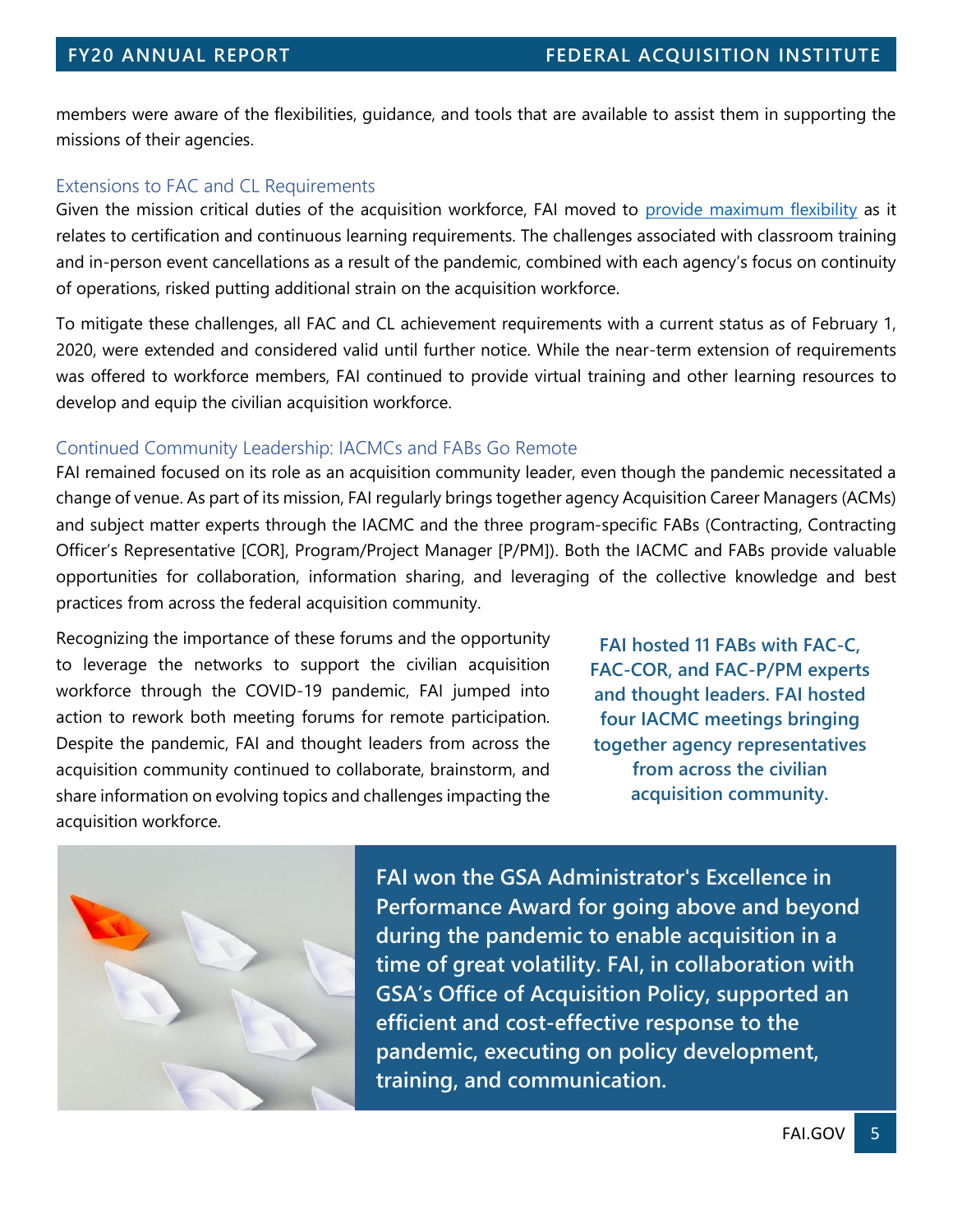# **A New Workforce & Learning Management System**

After conducting an analysis of alternatives, and in thoughtful consultation with stakeholders, FAI moved forward with the decision to migrate from the Federal Acquisition Institute Training Application System (FAITAS) to Cornerstone OnDemand (CSOD). In shifting to CSOD, FAI and the civilian acquisition workforce will migrate to a modern, cloud-based, commercialoff-the-shelf system (COTS) workforce and learning management system.

The current workforce and learning management system—FAITAS—is a custom-built system, which requires government funding for all maintenance, upgrades, and the meeting of security requirements. Additionally, contracting hurdles and numerous system-wide outages led FAI to analyze alternative solutions. Prior to selecting CSOD for the next generation system, FAI analyzed other Software as a Service (SaaS) products, Platform as a Service (PaaS) products, custom software solutions, and other solutions currently available across the Federal government (e.g., OPM's USALearning).

In migrating to CSOD, FAI and the 190,000+ members of the civilian acquisition community will have access to a shared service solution that benefits from commercial and government best practices across its more than 30 million users. CSOD will offer the civilian acquisition community a modern and user-friendly interface with excellent system reliability (99.9% availability) that will support the demands of a 21st century government.

### **FY 2020 FAITAS to CSOD Milestones**

- $✓$  Completed Pre-Planning Activities with the Defense Acquisition University (DAU)
- $\boxtimes$  Engaged Key Stakeholders in the Process
- $\boxtimes$  Finalized Memorandum of Agreement (MOA) and Funding
- $\boxtimes$  Prepared for CSOD **Configuration**
- $\boxtimes$  Completed Five Configuration Sprints
- $\boxtimes$  Began the Process of Migrating User Data

**Thank you! The progress made to-date and the eventual success of CSOD will be due in large part to our agency partners. Throughout FY20, FAI and the civilian agencies worked collaboratively to communicate the change and to begin configuring the new system.**

**To ensure that the civilian acquisition community has access to the resources and information they need to manage their learning and development, certifications, and workforces, FAI will continue to support both FAITAS and CSOD through the development period.**

**In pursuit of operational excellence and in an effort to offer maximum benefit to the civilian acquisition community, FAI conducted and passed a GSA audit and reconciliation of FAITAS invoices dating back to FY 2017 against the GSA and DFAS accounting systems.**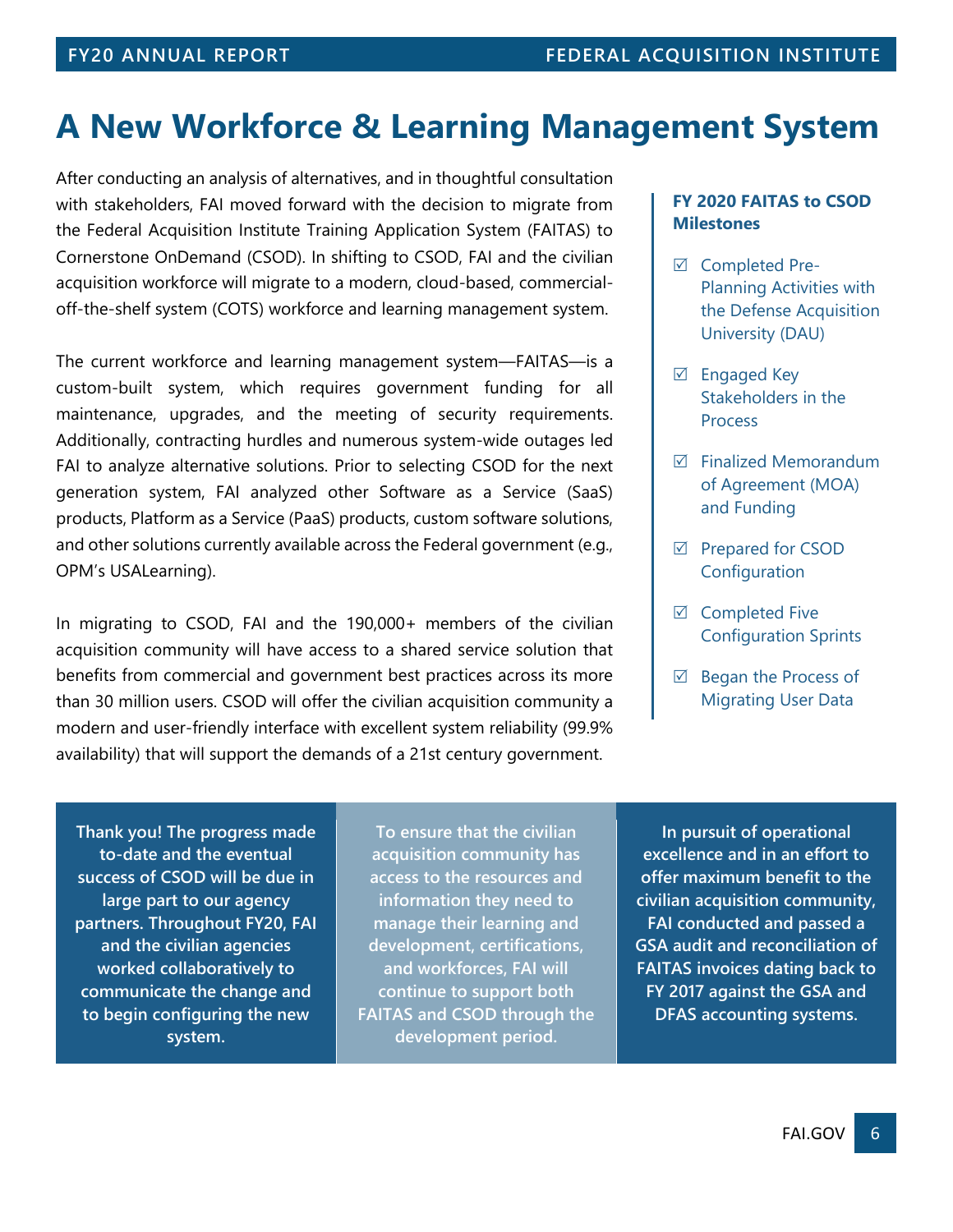# **Strengthening the Civilian Acquisition Workforce**

In support of its mission to *foster a high-performing, qualified civilian acquisition workforce*, the Federal Acquisition Institute (FAI) produces a variety of learning and knowledge sharing resources. The learning resources developed and managed by FAI in FY 2020 support the broader acquisition community, ensuring that the workforce has the knowledge and skills to support the critical missions of the civilian agencies.

### FAC 889: A National Security Response

FAI develope[d FAC 889,](https://faitas.army.mil/Faitas/External/Courses/Search/Results/Details/FAC%20889%20_~11~_FED_~12~_) a training focused on Section 889 of Public Law 115-232, to ensure acquisition workforce members are equipped with the information needed to understand the law and how it applies to their role. The effective implementation of Section 889 by the acquisition community is part of the critical response of the United States to the national security threat posed by certain technology providers, specifically telecommunications and video surveillance services or equipment from specific companies based in the People's Republic of China. Understanding the new Federal Acquisition Regulations (FAR) requirements, the implementation guidance, exceptions and waiver processes, reporting requirements, and enforcement of the rule will equip workforce members to apply the new law to their roles and responsibilities as acquisition professionals.

### Contracting Officer's Representative (COR) Toolkit

In collaboration with the Spring 2020 cohort of the Partnership for Public Service's Leadership Excellence in Acquisition Program (LEAP), FAI developed and published the [Contracting Officer's Representative \(COR\) toolkit](https://www.fai.gov/resources/COR-toolkit). The COR Toolkit is a knowledge sharing tool which provides easy access to guidance, samples, checklists, and proven best practices for the COR workforce. In addition to providing an all-in-one resource for aspiring CORs, the comprehensive toolkit also enables just-in-time learning for experienced CORs on a need-related basis. In total, the COR toolkit provides access to 35 sources of information, including policies and guidance, training, communities of practices, and other COR resources.

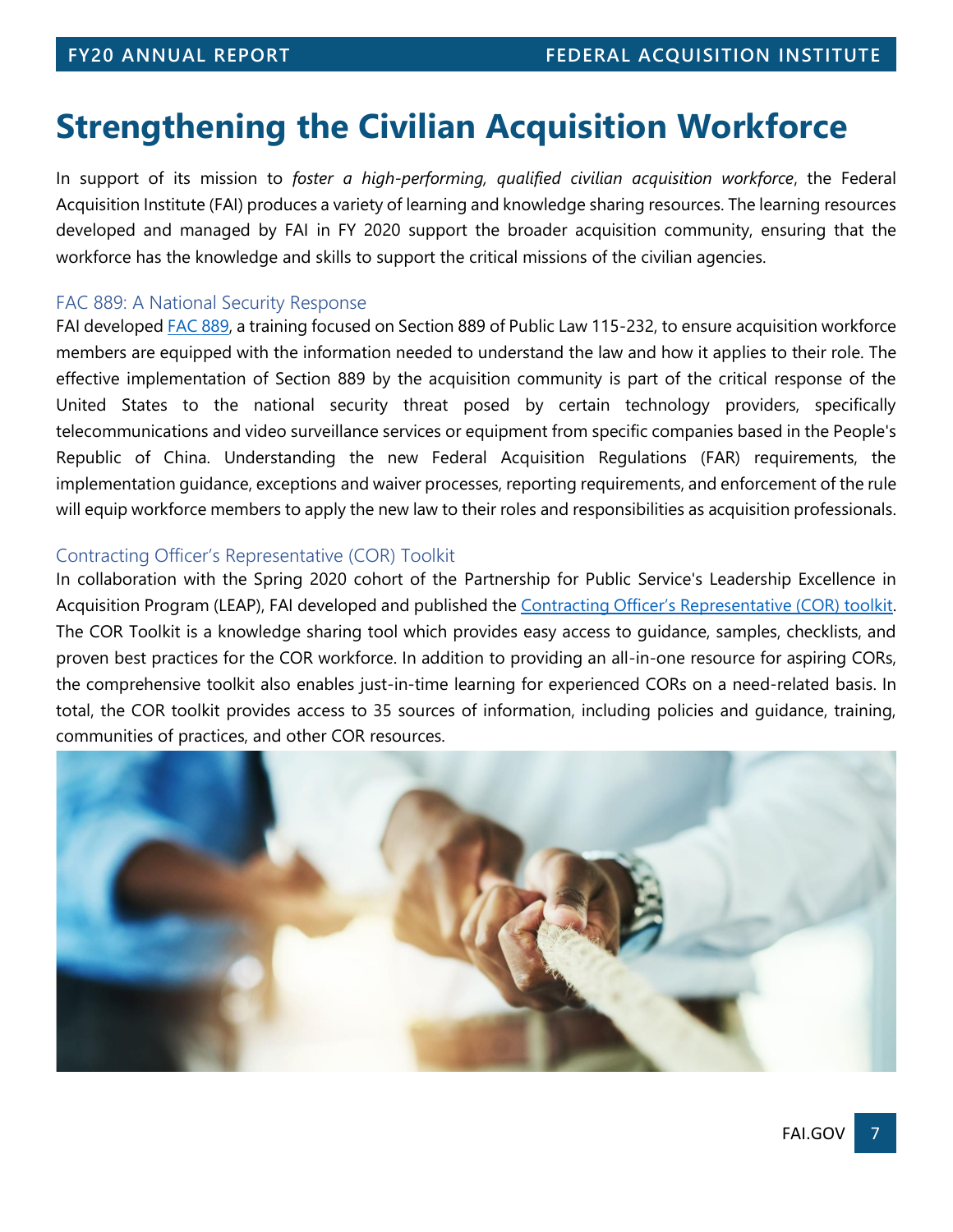### Federal Acquisition Certification (FAC) Continuous Learning Fact Sheet

To better support acquisition workforce members in continuing to build their skillset through continuous learning opportunities, FAI developed the [FAC Continuous Learning Fact Sheet.](https://www.fai.gov/page/federal-acquisition-certification-fac-continuous-learning-cl) The FAI.gov-based resource contains continuous learning information and links to assist acquisition professionals in acquiring continuous learning points (CLPs) for maintaining their certification(s). The fact sheet lists requirements for FAC-C, FAC-COR, and FAC-P/PM recertification, suggested types of recertification activities, and selected guides and tools. Through the creation of the FAC Continuous Learning Fact Sheet, FAI is directly supporting acquisition professionals in maintaining a current knowledge base, developing critical thinking abilities, and having an awareness of innovations and leading-edge technologies to achieve successful acquisition outcomes.

### Periodic Table of Acquisition Innovations

The [Periodic Table of Acquisition Innovations](https://www.fai.gov/periodic-table/) (PTAI) is a collaborative government-industry initiative sponsored by the Office of Federal Procurement Policy (OFPP), developed with the American Council for Technology and Industry Advisory Council (ACT-IAC) Institute for Innovation, and supported by the contributions of numerous Federal agencies. In FY 2020, the PTAI was transitioned to FAI.gov to reach a broader community and to magnify the goal of collecting and sharing innovative practices used by government acquisition professionals to facilitate frictionless acquisition. The current version of the PTAI provides acquisition workforce members with 24

innovative methods, strategies, and practices throughout the acquisition lifecycle, which they can easily apply to their agency by reviewing the embedded use cases and associated documentation. Moreover, to continue to provide the acquisition workforce with innovative techniques to accelerate time to award, reduce delivery time, improve customer satisfaction, generate cost savings, and/or reduce barriers to entry, the PTAI includes a submission form for acquisition thought leaders to submit additional innovation.

**FAI won the Omni Awards Bronze medal for the [Procurement](https://www.fai.gov/media-library/item/procurement-innovation-lab-pil-primer)  [Innovation Lab](https://www.fai.gov/media-library/item/procurement-innovation-lab-pil-primer)  [Primer.](https://www.fai.gov/media-library/item/procurement-innovation-lab-pil-primer)**

### Acquisition Today: Communicating Directly with the Acquisition Workforce

In FY 2020, FAI published 27 editions of [Acquisition Today,](https://www.fai.gov/resources/acquisition-today) which provides an important connection to the approximately 255,000 readers. Acquisition Today, which is regularly published on the first and third Wednesday of each month, provides a resource for communicating critical information directly to the acquisition workforce. The newsletter sources information from across the acquisition community to ensure that workforce members receive relevant information in a timely manner.

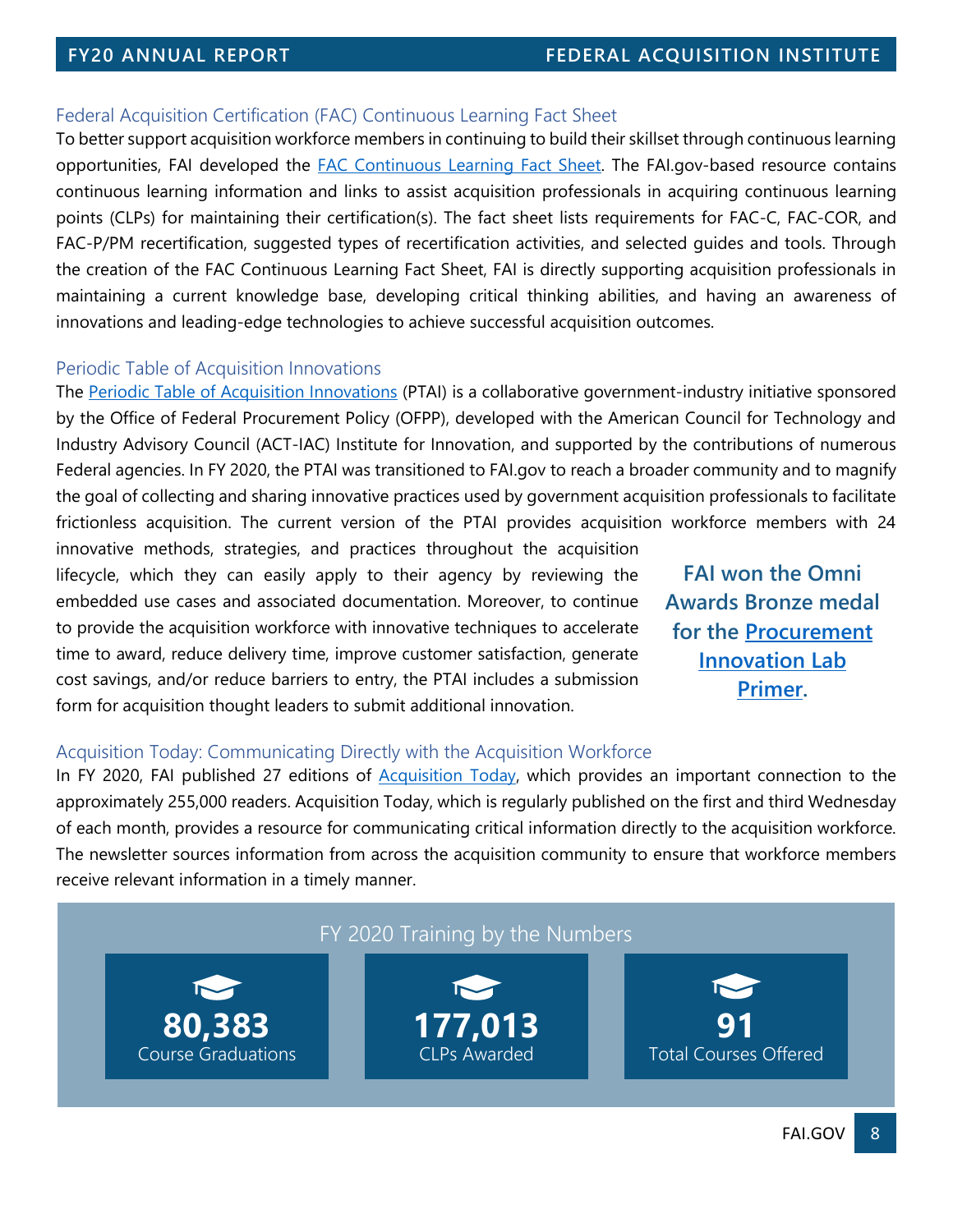

# **Looking to the Future**

As the Federal Acquisition Institute (FAI) looks to the future, we will remain steadfast and focused on our mission to *foster a high-performing, qualified civilian acquisition workforce*. In our pursuit to be the premier institution of acquisition workforce excellence, we will hone our focus via a new strategic plan and we will support the learning, development, and management of the workforce with the launch of the new Cornerstone OnDemand (CSOD) system. Additionally, we will apply the lessons learned from the past year's pandemic to create more impactful outcomes for our stakeholders.

### New FAI Strategic Plan: FY 2022 and Beyond

A strategic plan is intended to provide direction to an organization and to help shape the organization's focus for a set period of time. From 2017 through the next fiscal year, FAI has focused on achieving the three strategic goals established in the FAI 2021 Strategic Plan. Looking to the future, FAI will begin the process of establishing new strategic goals and documenting new priorities to guide the organization in FY 2022 and beyond.

### The Launch of CSOD

In FY 2021, FAI will continue to focus on configuring CSOD and ensuring a smooth transition for the civilian acquisition workforce. In the first quarter of FY 2021, FAI will work with agency subject matter experts (SMEs) to continue with the configuration sprints and begin conducting focus groups with agency power users who will provide targeted feedback on the initial configuration. FAI will continue to conduct power user focus groups and user acceptance testing in the second quarter of FY 2021, with the planned launch of CSOD for the civilian acquisition workforce in the third quarter of FY 2021. Extensive trainings and resources will be available to the acquisition workforce to ensure a smooth transition. The progress made during FY 2020 would have been impossible without the support and participation of our interagency stakeholders.

### A New Way Forward

The COVID-19 pandemic forced us to change the way we operate and the way we deliver services and provide value to our stakeholders. While the immediacy of the required changes may not have been easy in the moment, we learned many lessons from our collective experience. Looking to the future, FAI is committed to looking inward to identify what the future may hold. We will work to translate the lessons learned from the past year into practice to create better outcomes for our organization and for our stakeholders.